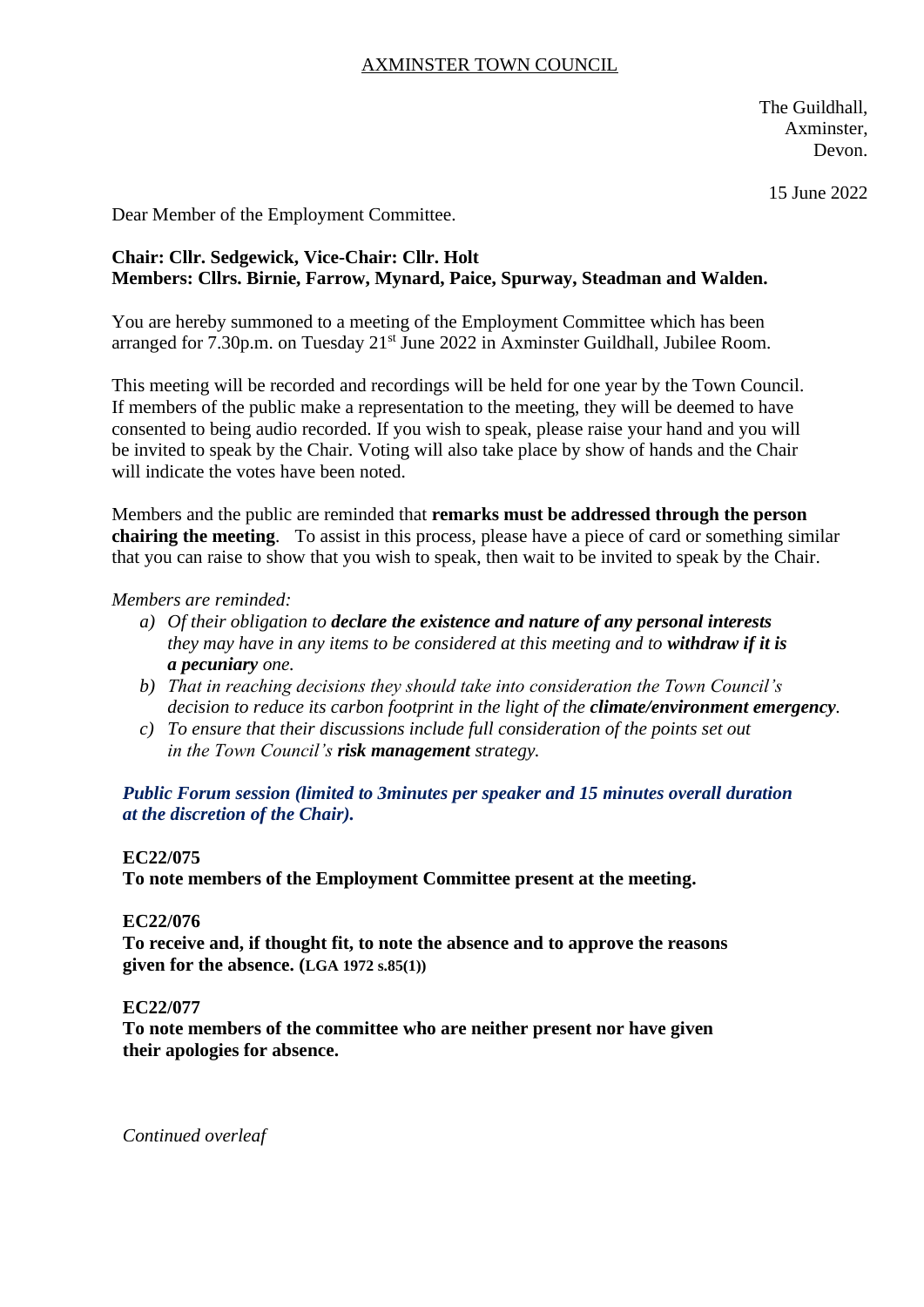# **EC22/078**

**To receive any declarations of interest from members of the committee in relation to items of business on this agenda and to note any dispensations previously afforded.** 

*This does not preclude the need for members to declare any additional interests that may arise during the meeting.*

# **EC22/079**

# **To consider and, if thought fit, approve the minutes of the Employment Committee meeting held 17th May 2022.**

*To consider matters arising from those minutes not otherwise listed on this agenda.*

# **EC22/080**

**To consider any matters listed on this agenda that Councillors consider should be dealt with as confidential business as per the provisions of The Public Bodies (Admission to Meetings) Act 1960** *(see below).*

# **EC22/081**

**To consider any matters considered as urgent by the presiding Chair for discussion:**

# **EC22/082**

**A committee member to propose that under the provisions of the Public Bodies (Admission to Meetings) Act 1960, (as amended by the Local Government Act 1972 the public, (including the press) be excluded from the meeting as publicity would be prejudicial to the public interest by reason of the confidential nature of the business to be transacted.**

**Matters to be considered in Part Two session; those which are considered as confidential as they relate to employment matters.**

# **EC22/083 (IC)**

**To consider matters pertaining to ongoing recruitment of Administrative Staff; to receive update from Town Clerk.**

# **EC22/084 (IC)**

**To consider a request for a variation to wording of employment contracts for members of staff holding elected roles at other local authorities.**

**EC22/085 (IC)**

**To further consider matters pertaining to former employee remuneration & superannuation.**

# **EC22/086 (IC)**

**To consider matters pertaining to the publication of staff details on the public access website.**

# **EC22/087 (IC)**

**To consider a request for additional PPE from a member of the Council's Grounds Maintenance Team and to consider proposal to delegate such matters in the future to the Town Clerk and Chair of the Employment Committee.**

*Continued overleaf*